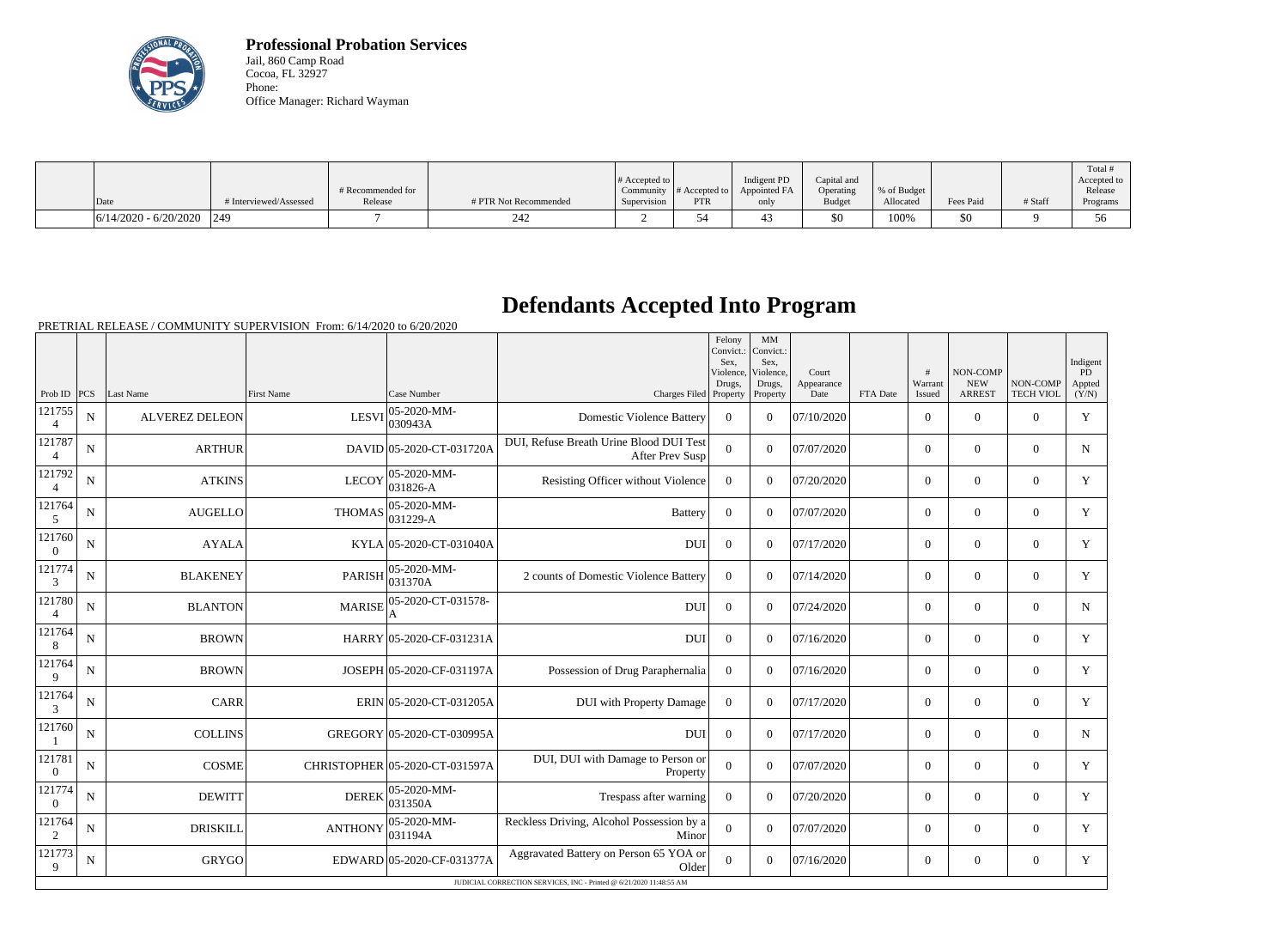## **Defendants Accepted Into Program**

PRETRIAL RELEASE / COMMUNITY SUPERVISION From: 6/14/2020 to 6/20/2020

|                          |             |                   |                   |                                                            |                                                                                         | Felony<br>Convict.:<br>Sex, | MM<br>Convict.:<br>Sex,         |                             |          |                   |                                         |                              | Indigent              |
|--------------------------|-------------|-------------------|-------------------|------------------------------------------------------------|-----------------------------------------------------------------------------------------|-----------------------------|---------------------------------|-----------------------------|----------|-------------------|-----------------------------------------|------------------------------|-----------------------|
| Prob ID $ PCS $          |             | Last Name         | <b>First Name</b> | Case Number                                                | Charges Filed Property                                                                  | Violence,<br>Drugs,         | Violence,<br>Drugs,<br>Property | Court<br>Appearance<br>Date | FTA Date | Warrant<br>Issued | NON-COMP<br><b>NEW</b><br><b>ARREST</b> | NON-COMP<br><b>TECH VIOL</b> | PD<br>Appted<br>(Y/N) |
| 121755<br>9              | ${\bf N}$   | <b>HALL</b>       |                   | ASHLEY 05-2020-CF-030963A                                  | Poss Of Cocaine Less Than 28 Grams<br>Poss Drug w/o Valid RX                            | $\Omega$                    | $\overline{0}$                  | 07/16/2020                  |          | $\overline{0}$    | $\overline{0}$                          | $\Omega$                     | $\mathbf Y$           |
| 121781                   | ${\bf N}$   | <b>HAY</b>        |                   | DOUGLAS 05-2020-CT-031594A                                 | <b>DUI</b>                                                                              | $\Omega$                    | $\theta$                        | 07/07/2020                  |          | $\overline{0}$    | $\overline{0}$                          | $\overline{0}$               | Y                     |
| 121773<br>8              | ${\bf N}$   | <b>HENDERSON</b>  | <b>KELLY</b>      | 05-2020-MM-<br>031408A                                     | <b>Domestic Violence Battery</b>                                                        | $\Omega$                    | $\theta$                        | 07/14/2020                  |          | $\overline{0}$    | $\overline{0}$                          | $\Omega$                     | N                     |
| 121756<br>$\theta$       | N           | HERNANDEZ MENDOZA | <b>KAREN</b>      | 05-2020-MM-<br>030942A                                     | <b>Domestic Violence Battery</b>                                                        | $\Omega$                    | $\theta$                        | 07/10/2020                  |          | $\overline{0}$    | $\overline{0}$                          | $\overline{0}$               | Y                     |
| 121785<br>9              | ${\bf N}$   | <b>ILDEFONSO</b>  | <b>STEVE</b>      | 05-2020-CT-031744-                                         | <b>DUI</b>                                                                              | $\overline{0}$              | $\theta$                        | 08/11/2020                  |          | $\overline{0}$    | $\overline{0}$                          | $\Omega$                     | N                     |
| 121760<br>6              | ${\bf N}$   | <b>JOCKO</b>      |                   | ALEXANDER 05-2020-CT-031019A                               | <b>DUI</b>                                                                              | $\Omega$                    | $\theta$                        | 07/17/2020                  |          | $\overline{0}$    | $\overline{0}$                          | $\Omega$                     | Y                     |
| 121774<br>2              | ${\bf N}$   | <b>KEELING</b>    | <b>JONATHAN</b>   | 05-2020-MM-<br>031369A                                     | <b>Domestic Violence Battery</b>                                                        | $\Omega$                    | $\theta$                        | 07/30/2020                  |          | $\overline{0}$    | $\overline{0}$                          | $\Omega$                     | Y                     |
| 121791<br>8              | $\mathbf Y$ | <b>LAUDERMILT</b> | <b>ALEXIS</b>     | 05-2020-MM-<br>031879A                                     | <b>Domestic Violence Battery</b>                                                        | $\Omega$                    | $\theta$                        | 07/30/2020                  |          | $\overline{0}$    | $\overline{0}$                          | $\overline{0}$               | Y                     |
| 121785<br>8              | ${\bf N}$   | <b>LEPESKA</b>    | <b>GLEN</b>       | 05-2020-CT-031729-                                         | <b>DUI</b>                                                                              | $\overline{0}$              | $\theta$                        | 07/20/2020                  |          | $\overline{0}$    | $\overline{0}$                          | $\Omega$                     | N                     |
| 121788                   | ${\bf N}$   | <b>LOYD</b>       | <b>NICOLE</b>     | 05-2020-MM-<br>031725A                                     | Domestic Violence Assault                                                               | $\Omega$                    | $\theta$                        | 07/20/2020                  |          | $\overline{0}$    | $\overline{0}$                          | $\Omega$                     | Y                     |
| 121765<br>2              | ${\bf N}$   | <b>MADDOX</b>     | <b>AUSTIN</b>     | 05-2020-MM-<br>031189A                                     | <b>Domestic Violence Battery</b>                                                        | $\Omega$                    | $\theta$                        | 07/07/2020                  |          | $\overline{0}$    | $\overline{0}$                          | $\Omega$                     | Y                     |
| 121780<br>$\overline{2}$ | ${\bf N}$   | <b>MADROUS</b>    | <b>DYLAN</b>      | 05-2020-CT-031574-                                         | <b>DUI</b>                                                                              | $\Omega$                    | $\theta$                        | 07/20/2020                  |          | $\overline{0}$    | $\overline{0}$                          | $\overline{0}$               | N                     |
| 121754<br>3              | ${\bf N}$   | <b>MARCHMAN</b>   | <b>ANTONIO</b>    | 05-2020-MM-<br>030948-A                                    | <b>Domestic Violence Battery</b>                                                        | $\Omega$                    | $\theta$                        | 07/08/2020                  |          | $\overline{0}$    | $\overline{0}$                          | $\Omega$                     | Y                     |
| 121754                   | $\mathbf N$ | <b>MESSENGER</b>  | <b>KATHRYN</b>    | 05-2020-MM-<br>030944A                                     | <b>Battery Dating Violence</b>                                                          | $\Omega$                    | $\theta$                        | 07/10/2020                  |          | $\overline{0}$    | $\overline{0}$                          | $\overline{0}$               | Y                     |
| 121786<br>$\sqrt{2}$     | ${\bf N}$   | <b>MILLER</b>     |                   | GREYSON $ _{\Lambda}^{05-\overline{2020-CT-031747-}}$<br>A | <b>DUI</b>                                                                              | $\overline{0}$              | $\overline{0}$                  | 07/20/2020                  |          | $\overline{0}$    | $\mathbf{0}$                            | $\overline{0}$               | N                     |
| 121765<br>3              | ${\bf N}$   | <b>MULLER</b>     |                   | ZACHARY 05-2020-CF-031196A                                 | Possession of Heroin, Possession of Drug<br>Paraphernalia                               | $\overline{0}$              | $\boldsymbol{0}$                | 07/16/2020                  |          | $\boldsymbol{0}$  | $\boldsymbol{0}$                        | $\overline{0}$               | Y                     |
| 121785<br>5              | $\mathbf Y$ | <b>MUNICH</b>     |                   | STEVEN 05-2020-CF-025448A                                  | Resisting Officer without Violence,<br>Leaving Scene Crash Prop Damage<br>Unattended MV | $\overline{0}$              | $\boldsymbol{0}$                | 06/30/2020                  |          | $\mathbf{0}$      | $\boldsymbol{0}$                        | $\overline{0}$               | Y                     |
| 121792<br>3              | ${\bf N}$   | <b>NAVA</b>       |                   | VANESSA 05-2020-CT-031891A                                 | DUI, DUI with Property Damage                                                           | $\overline{0}$              | $\boldsymbol{0}$                | 07/30/2020                  |          | $\boldsymbol{0}$  | $\overline{0}$                          | $\overline{0}$               | Y                     |
| 121781<br>$\overline{2}$ | ${\bf N}$   | <b>NEAULT</b>     |                   | KENNETH 05-2020-CT-031575A                                 | <b>DUI</b>                                                                              | $\mathbf{0}$                | $\boldsymbol{0}$                | 07/07/2020                  |          | $\boldsymbol{0}$  | $\overline{0}$                          | $\overline{0}$               | Y                     |
| 121774<br>9              | ${\bf N}$   | <b>OHLSEN</b>     | <b>SUMER</b>      | 05-2020-MM-<br>031367A                                     | Possession of Drug Paraphernalia                                                        | $\overline{0}$              | $\boldsymbol{0}$                | 07/14/2020                  |          | $\boldsymbol{0}$  | $\overline{0}$                          | $\overline{0}$               | Y                     |
| 121761<br>3              | ${\bf N}$   | <b>PILCHER</b>    | <b>GABRIELLE</b>  | 05-2020-CT-031216-                                         | <b>DUI</b>                                                                              | $\mathbf{0}$                | $\boldsymbol{0}$                | 08/11/2020                  |          | $\boldsymbol{0}$  | $\boldsymbol{0}$                        | $\overline{0}$               | N                     |
| 121764                   | ${\bf N}$   | <b>PLESS</b>      | <b>KAITLIN</b>    | 05-2020-MM-<br>031191-A                                    | <b>Battery Dating Violence</b>                                                          | $\overline{0}$              | $\boldsymbol{0}$                | 07/30/2020                  |          | $\boldsymbol{0}$  | $\boldsymbol{0}$                        | $\boldsymbol{0}$             | Y                     |
|                          |             |                   |                   |                                                            | JUDICIAL CORRECTION SERVICES, INC - Printed @ 6/21/2020 11:48:55 AM                     |                             |                                 |                             |          |                   |                                         |                              |                       |